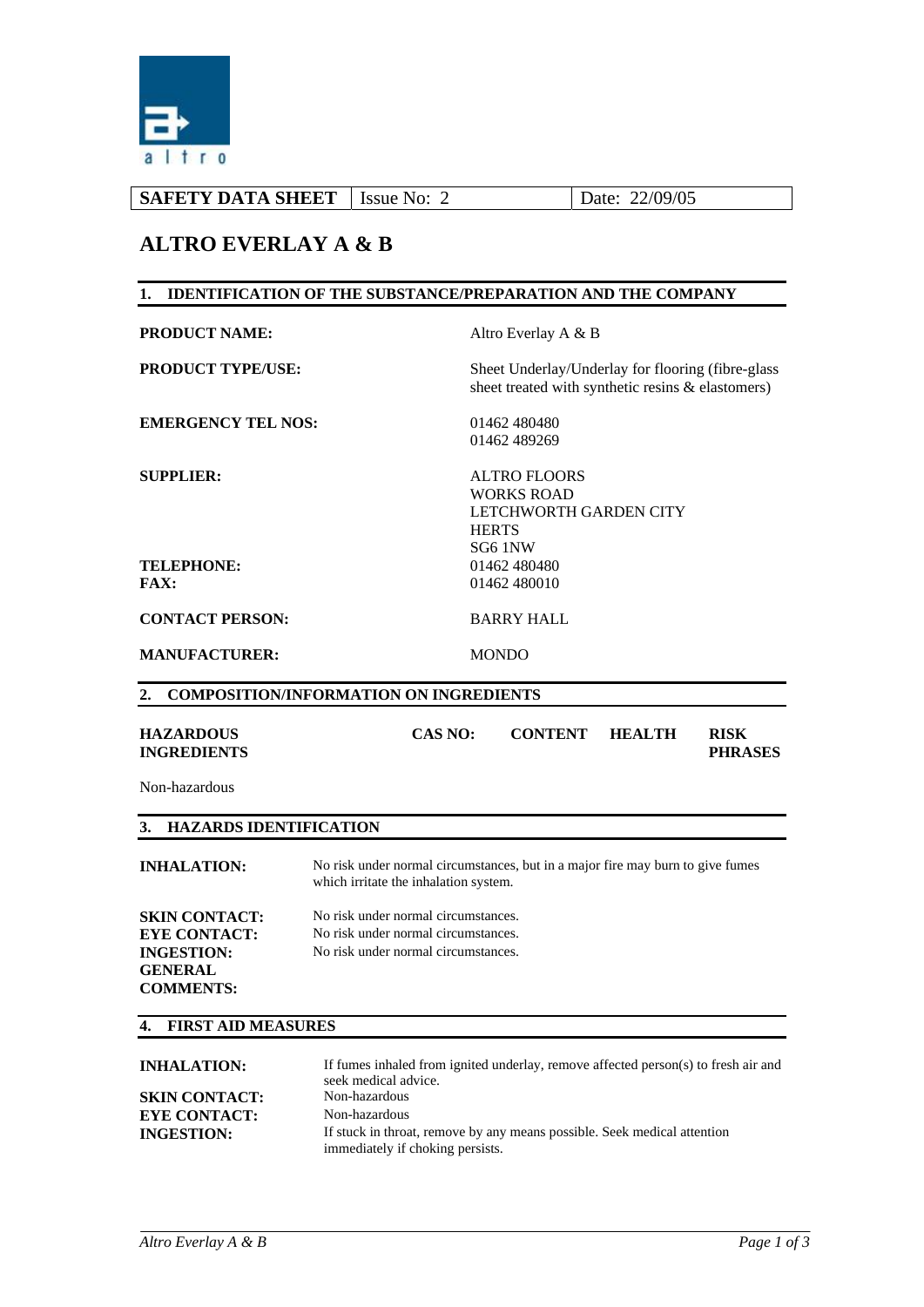

#### **5. FIRE FIGHTING MEASURES**

# **EXTINGUISHING MEDIA:** Water fog. Foam. Carbon dioxide (CO2).

**SPECIAL FIRE FIGHTING PROCEDURES:** Self extinguishing but will burn in the presence of flames. Use protection mask for fumes. **UNUSUAL FIRE & EXPLOSION HAZARDS:** Use breathing apparatus in major fire situations.

# **HAZARDOUS COMBUSTION PRODUCTS:**

#### **6. ACCIDENTAL RELEASE MEASURES**

#### **STEPS TO BE TAKEN IF PRODUCT IS RELEASED OR SPILT**: Not applicable

#### **7. HANDLING AND STORAGE**

| <b>USEAGE PRECAUTIONS:</b> | No special precautions are required. Normal safe handling practices       |
|----------------------------|---------------------------------------------------------------------------|
|                            | must be employed. Ensure all handling is carried out according to the     |
|                            | Kinetic method of lifting.                                                |
| <b>STORAGE</b>             | Rolls of material should be stored in the vertical position and must be   |
| <b>PRECAUTIONS:</b>        | restrained using a safety chain or rope. Store in a clean, dry area. Full |
|                            | rolls weigh up to 100Kg.                                                  |
| <b>STORAGE CRITERIA:</b>   | Non hazardous material storage.                                           |

#### **8. EXPOSURE CONTROLS AND PERSONAL PROTECTION**

| <b>INGREDIENT NAME</b> | <b>CAS NO:</b> | STD | ' TEL |       | <b>STEL</b> |       |
|------------------------|----------------|-----|-------|-------|-------------|-------|
|                        |                |     | ppm   | mg/m3 | ppm         | mg/m3 |
| Non-hazardous          |                |     |       |       |             |       |
|                        |                |     |       |       |             |       |

#### **PROTECTIVE EQUIPMENT**:-

**VENTILATION:** Not applicable **RESPIRATORS:** Not applicable **PROTECTION GLOVES:** Not applicable **EYE PROTECTION:** Not applicable **OTHER PROTECTION:** Not applicable. **HYGENIC WORK PRACTICES**:

#### **9. PHYSICAL AND CHEMICAL PROPERTIES**

**APPEARANCE:** Various widths of underlay. **COLOUR:** Grey **ODOUR/TASTE:** Typical – low odour **SOLUBILITY DESCRIPTION:** Not applicable **BOILING POINT (`c, interval):** Not applicable **DENSITY/SPECIFIC GRAVITY (g/ml):** Not applicable VISCOSITY: Solid **OTHER PHYSICAL DATA:** 

#### **10. STABILITY AND REACTIVITY**

**STABILITY:** Stable. Avoid: Flame contact **MATERIALS TO AVOID: HAZARDOUS DECOMPOSITION PRODUCTS:** 

Possible toxic fumes.